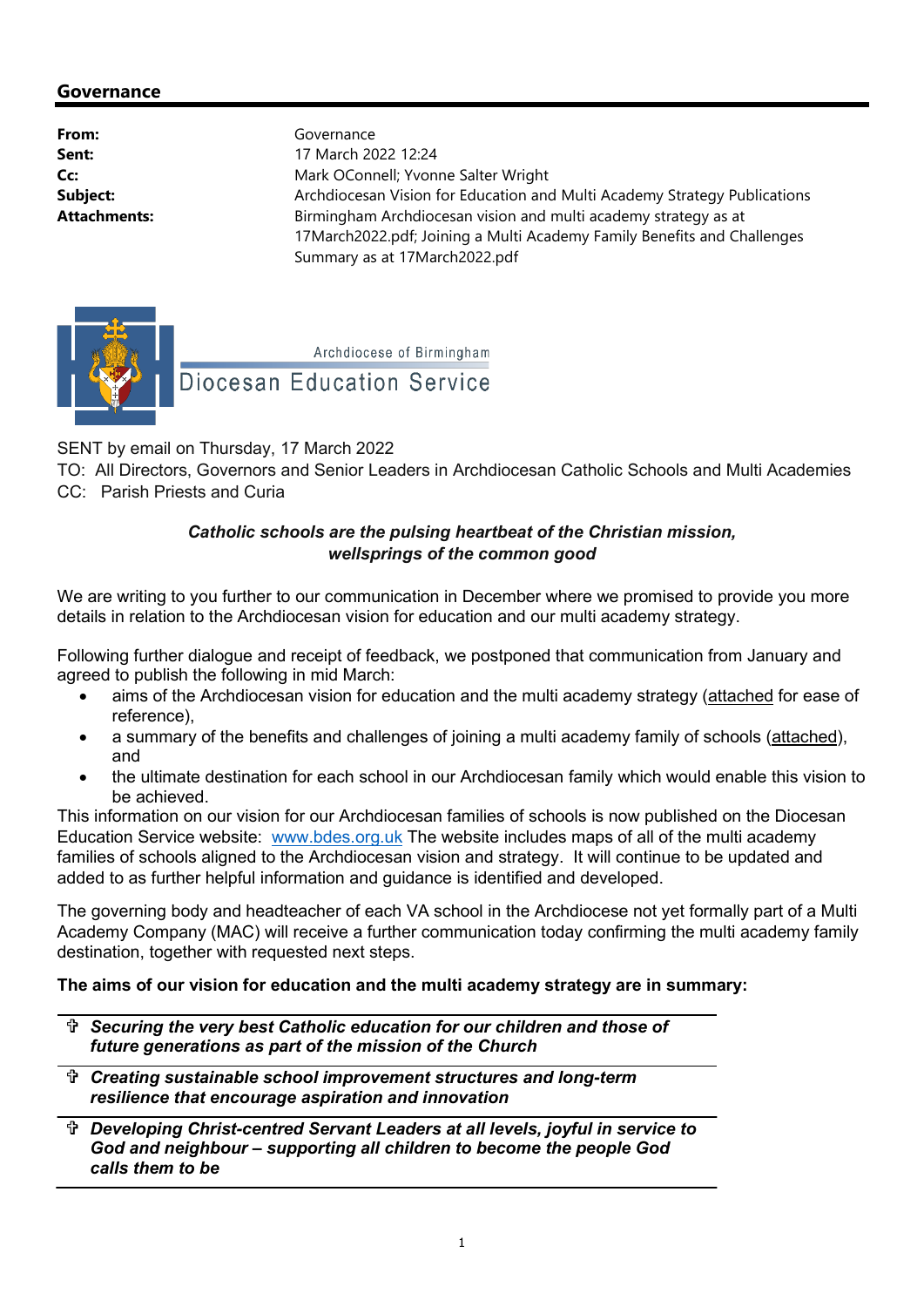- Fostering co-responsibility and a spirit of collaboration for the common good, continually balancing the principles of solidarity and subsidiarity
- Ensuring Catholic children and the vulnerable and disadvantaged are able to continue in outstanding Catholic education provision

#### Further details in this regard are available on the attached.

When charting the development of the families of schools, we are considering a strategic vision for the next five to ten years and beyond, ensuring that no individual Catholic school is left isolated and vulnerable. This work sets out to deepen the mission of the Church offering young people with an excellent education and providing them with a solid Christian formation in the light of the Gospel.

We understand the need to agree timelines for the formal academy conversation for each school or multi academy merger that are balanced, realistic and appropriate, providing greater certainty for stakeholders and enabling schools and multi academies to strategically plan for the future. As we plan timescales and the phasing of the implementation of our vision, we also must consider, not solely the capacity for progressing such developments within our schools, MACs and the Diocesan Education Service, but the capacity of the Regional Schools Commissioner (RSC), the Education and Skills Funding Agency (ESFA) and relevant Local Authorities (LAs) as well as other statutory requirements and processes. The challenges will be addressed through collaboration.

Currently within the Archdiocese we have:

- 234 Catholic schools under the Trust Deed across 13 local authorities from Staffordshire Moorlands in the north to Caversham in the south of which 143 are already in multi academy families of schools and a further 45 are currently taking steps towards formal conversion
- approximately 54,000 of the c. 81,700 children (66%) in our Catholic schools are already within schools who are part of a multi academy family

We are undertaking this programme of transformation in the context of our collective mission and the wider Archdiocesan vision to be a Catholic diocese which is faithful to the mission entrusted to us by Jesus Christ, full of missionary disciples who work together co-responsibly in vibrant communities of faith, joyful in their service of God and neighbour. We are seeking to explore and enhance wherever possible the many synergies that exist between the archdiocese, parishes, schools and within our wider communities to fulfill our collective mission.

We acknowledge there remains divergence on some aspects of how this vision is to be achieved. We are keenly aware that there is a need to have clearer and wider engagement and communication as to our aims and what it means in practical terms for those currently in our schools and multi academies. Appropriate stakeholder engagement and dialogue will take place throughout, and there are multi points in the process where formal consultation will take place. The request to act co-responsibly does not negate the need for robust, constructive challenge, but we have to be willing to leave open to challenge our own views as well as to be open to understanding the views of others. We ask that all schools have meaningful and constructive dialogue with those who will be part of their future multi academy family of schools. For many, this will mean engaging with the Catholic Senior Executive Leader (CSEL), Board and others from within an existing Multi Academy Company (MAC).

We have a truly transformative opportunity here in the Archdiocese of Birmingham. We are inviting all those within our schools and multi academies, the parishes and communities within which they reside, as well as our partners at local, regional and national levels to act collectively and collaboratively towards this vision - to build the foundations on which current and future pupils can grow and flourish.

With thanks for your service and support,

Eric Kirwan Chief Operating Officer